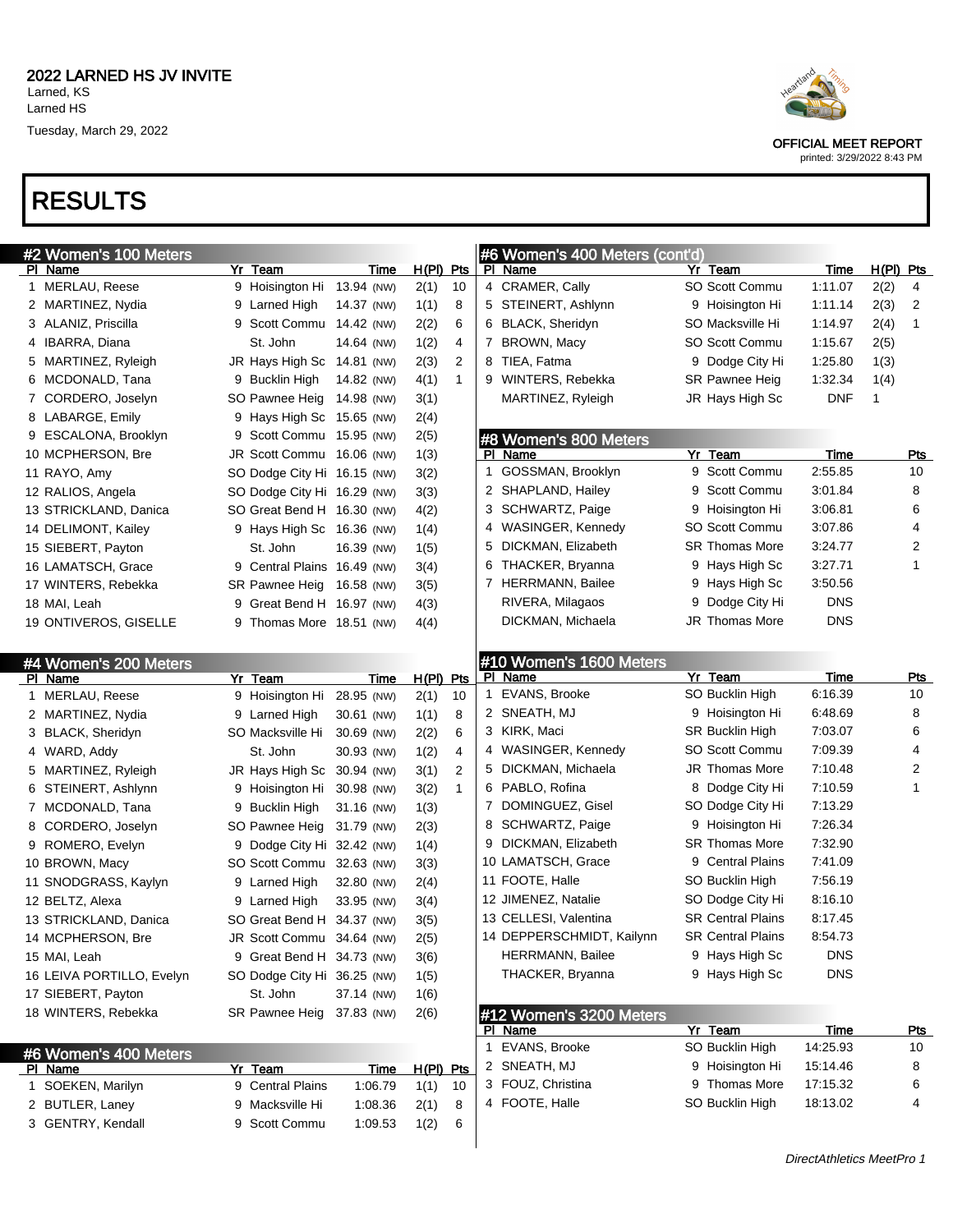## RESULTS

| #13 Women's 100m Hurdles          |                        |         |              |              |    | #20 Women's 4 x 400m Relay (cont'd) |                                                       |             |                |
|-----------------------------------|------------------------|---------|--------------|--------------|----|-------------------------------------|-------------------------------------------------------|-------------|----------------|
|                                   |                        |         | Wind: (+0.0) |              |    | PI Team                             | Time                                                  |             | Pts            |
| PI Name                           | Yr Team                | Time    |              | Pts          |    | 4 Central Plains (A)                | 5:19.13                                               |             | 4              |
| 1 SANDERS, Mariah                 | St. John               | 19.26   |              | 10           |    | 1) LAMATSCH, Grace 9                | 2) CELLESI, Valentina SR                              |             |                |
| 2 LEWIS, Avery                    | 9 Scott Commu          | 19.91   |              | 8            |    | 3) WARTA, Libby 9                   | 4) SOEKEN, Marilyn 9                                  |             |                |
| 3 DAVIS, Jaydon                   | JR Great Bend H        | 20.17   |              | 6            |    | 5 Dodge City High School (A)        | 5:27.29                                               |             | 2              |
| 4 HERNANDEZ, Yuviah               | 9 Dodge City Hi        | 21.32   |              | 4            |    | 1) SALINAS, Alison SO               | 2) ROMERO, Evelyn 9                                   |             |                |
| 5 ALVARADO, Nila                  | SO Dodge City Hi       | 21.91   |              | 2            |    | 3) LEIVA PORTILLO, Evelyn SO        | 4) PABLO, Rofina 8                                    |             |                |
| 6 IBARRA, Diana                   | St. John               | 22.25   |              | $\mathbf{1}$ |    |                                     |                                                       |             |                |
|                                   |                        |         |              |              |    | #22 Women's 4 x 800m Relay          |                                                       |             |                |
| #16 Women's 300m Hurdles          |                        |         |              |              |    | PI Team                             | Time                                                  |             | <b>Pts</b>     |
| PI Name                           | Yr Team                | Time    | $H(PI)$ Pts  |              |    | 1 Scott Community High School (A)   | 12:05.59                                              |             | 10             |
| 1 LEWIS, Avery                    | 9 Scott Commu          | 57.47   | 1(1)         | 10           |    | 1) GENTRY, Kendall 9                | 2) BROWN, Macy SO                                     |             |                |
| 2 CORDERO, Joselyn                | SO Pawnee Heig         | 58.58   | 1(2)         | 8            |    | 3) SHAPLAND, Hailey 9               | 4) CRAMER, Cally SO                                   |             |                |
| 3 ADAMS, Kambry                   | SO Macksville Hi       | 1:01.27 | 2(1)         | 6            |    | 2 Macksville High School (A)        | 12:58.60                                              |             | 8              |
| 4 SANDERS, Mariah                 | St. John               | 1.01.42 | 1(3)         | 4            |    |                                     |                                                       |             |                |
| 5 TREJO, Emma                     | JR Dodge City Hi       | 1:02.49 | 2(2)         | 2            |    | #24 Women's High Jump               |                                                       |             |                |
| 6 DAVIS, Jaydon                   | JR Great Bend H        | 1:04.19 | 2(3)         | $\mathbf{1}$ |    | PI Name                             | Yr Team<br>Mark                                       |             | Pts            |
| 7 ALVARADO, Nila                  | SO Dodge City Hi       | 1:05.64 | 2(4)         |              |    | 1 SOEKEN, Marilyn                   | 9 Central Plains4' 6"                                 |             | 10             |
|                                   |                        |         |              |              | 1. | BROWN, Macy                         | SO Scott Commu 4' 6"                                  |             | 8              |
| #18 Women's 4 x 100m Relay        |                        |         |              |              |    | 3 SANDERS, Logan                    | SO Macksville Hi 4' 5"                                |             | 6              |
| PI Team                           |                        | Time    |              | Pts          |    | 4 AILON, Yajaira                    | 9 Dodge City Hi4' 4"                                  |             | 4              |
| 1 Scott Community High School (A) |                        | 56.51   |              | 10           |    | AUGUSTINE, Caira                    | 9 Hays High Sc NH                                     |             |                |
| 1) ALANIZ, Priscilla 9            | 2) TROUT, Megan 9      |         |              |              |    | ROBINSON, Josie                     | 9 Dodge City HiNH                                     |             |                |
| 3) LEWIS, Avery 9                 | 4) GOSSMAN, Brooklyn 9 |         |              |              |    |                                     |                                                       |             |                |
| 2 Bucklin High School (A)         |                        | 58.42   |              | 8            |    | #26 Women's Long Jump               |                                                       |             |                |
| 1) SCOTT, Whitney 9               | 2) TILLEY, Harlee 9    |         |              |              |    | PI Name                             | Yr Team<br><b>Mark</b>                                | $F(PI)$ Pts |                |
| 3) NAGORE, Ashlee JR              | 4) MCDONALD, Tana 9    |         |              |              |    | 1 BELTZ, Alexa                      | 9 Larned High $14'3'$ (NW)                            | 2(1)        | 10             |
| 3 St. John (A)                    |                        | 1:00.46 |              | 6            |    | 2 CORDERO, Joselyn                  | SO Pawnee Heig 14' 13/4 (NW)                          | 2(2)        | 8              |
| 4 Macksville High School (A)      |                        | 1:02.13 |              | 4            |    | 3 GENTRY, Kendall                   | 9 Scott Commu 13' 5 <sup>3/4</sup> (NW)               | 2(3)        | 6              |
| 1) PALSER, Rylee 9                | 2) IBARRA, Joana 9     |         |              |              |    | 4 LABARGE, Emily                    | 9 Hays High Sc 12' 8 <sup>1</sup> / <sub>2</sub> (NW) | 1(1)        | 4              |
| 3) SEBES, Morgan 9                | 4) SANDERS, Logan SO   |         |              |              |    | 5 TILLEY, Harlee                    | 9 Bucklin High 12' 5" (NW)                            | 1(2)        | $\overline{2}$ |
| 5 Dodge City High School (A)      |                        | 1:03.31 |              | 2            |    | 6 DELIMONT, Kailey                  | 9 Hays High Sc 12' 4" (NW)                            | 2(4)        | $\mathbf{1}$   |
| 1) LEIVA PORTILLO, Evelyn SO      | 2) KONECHY, Baylee 9   |         |              |              |    | 7 ALANIZ, Priscilla                 | 9 Scott Commu 12' 2 <sup>1</sup> / <sub>2</sub> (NW)  | 2(5)        |                |
|                                   |                        |         |              |              |    | 8 WARTA, Libby                      | 9 Central Plains12' 2" (NW)                           | 1(3)        |                |
| 3) RAYO, Amy SO                   | 4) ROMERO, Evelyn 9    |         |              |              |    | 9 BUTLER, Laney                     | 9 Macksville Hi 12' 0" (NW)                           |             |                |
|                                   |                        |         |              |              |    | 10 MERLAU, Reese                    |                                                       | 2(6)        |                |
| #20 Women's 4 x 400m Relay        |                        |         |              |              |    |                                     | 9 Hoisington Hi 11' 10" (NW)                          | 1(4)        |                |
| PI Team                           |                        | Time    |              | Pts          |    | 11 SIEBERT, Payton                  | St. John<br>$11'6''$ (NW)                             | 1(5)        |                |
| Scott Community High School (A)   |                        | 4:44.30 |              | 10           |    | 12 IBARRA, Diana                    | St. John<br>$11'5''$ (NW)                             | 1(6)        |                |
| 1) GENTRY, Kendall 9              | 2) LEWIS, Avery 9      |         |              |              |    | 13 WARD, Addy                       | St. John<br>11' 1 <sup>3/4</sup> (NW)                 | 1(7)        |                |
| 3) ALANIZ, Priscilla 9            | 4) CRAMER, Cally SO    |         |              |              |    | 14 STEINERT, Ashlynn                | 9 Hoisington Hi 10' 8 $\frac{1}{2}$ (NW)              | 1(8)        |                |
| 2 Macksville High School (A)      |                        | 4:58.56 |              | 8            |    | 15 MAI, Leah                        | 9 Great Bend H10' 2 <sup>1</sup> / <sub>2</sub> (NW)  | 1(9)        |                |
| 1) BUTLER, Laney 9                | 2) ORTIZ, Isabela 9    |         |              |              |    | 16 STRICKLAND, Danica               | SO Great Bend H10' 0 <sup>3/4</sup> (NW)              | 1(10)       |                |
| 3) ADAMS, Kambry SO               | 4) BLACK, Sheridyn SO  |         |              |              |    | 17 DEPPERSCHMIDT, Maile             | 9 Scott Commu 10' $0\frac{1}{4}$ (NW)                 | 2(7)        |                |
| 3 Bucklin High School (A)         |                        | 5:12.59 |              | 6            |    | 18 SNODGRASS, Kaylyn                | 9 Larned High 9'8" (NW)                               | 1(11)       |                |
| 1) SCOTT, Whitney 9               | 2) TILLEY, Harlee 9    |         |              |              |    | 19 CELLESI, Valentina               | SR Central Plains9' 2 <sup>1/2</sup> (NW)             | 2(8)        |                |
| 3) NAGORE, Ashlee JR              | 4) MCDONALD, Tana 9    |         |              |              |    | SCHMIDT, Kyla                       | 9 Hays High Sc ND (NW)                                | 1           |                |
|                                   |                        |         |              |              |    | SANDERS, Mariah                     | St. John<br>ND (NW)                                   | 1           |                |
|                                   |                        |         |              |              |    | AUGUSTINE, Caira                    | 9 Hays High Sc ND (NW)                                | 2           |                |



OFFICIAL MEET REPORT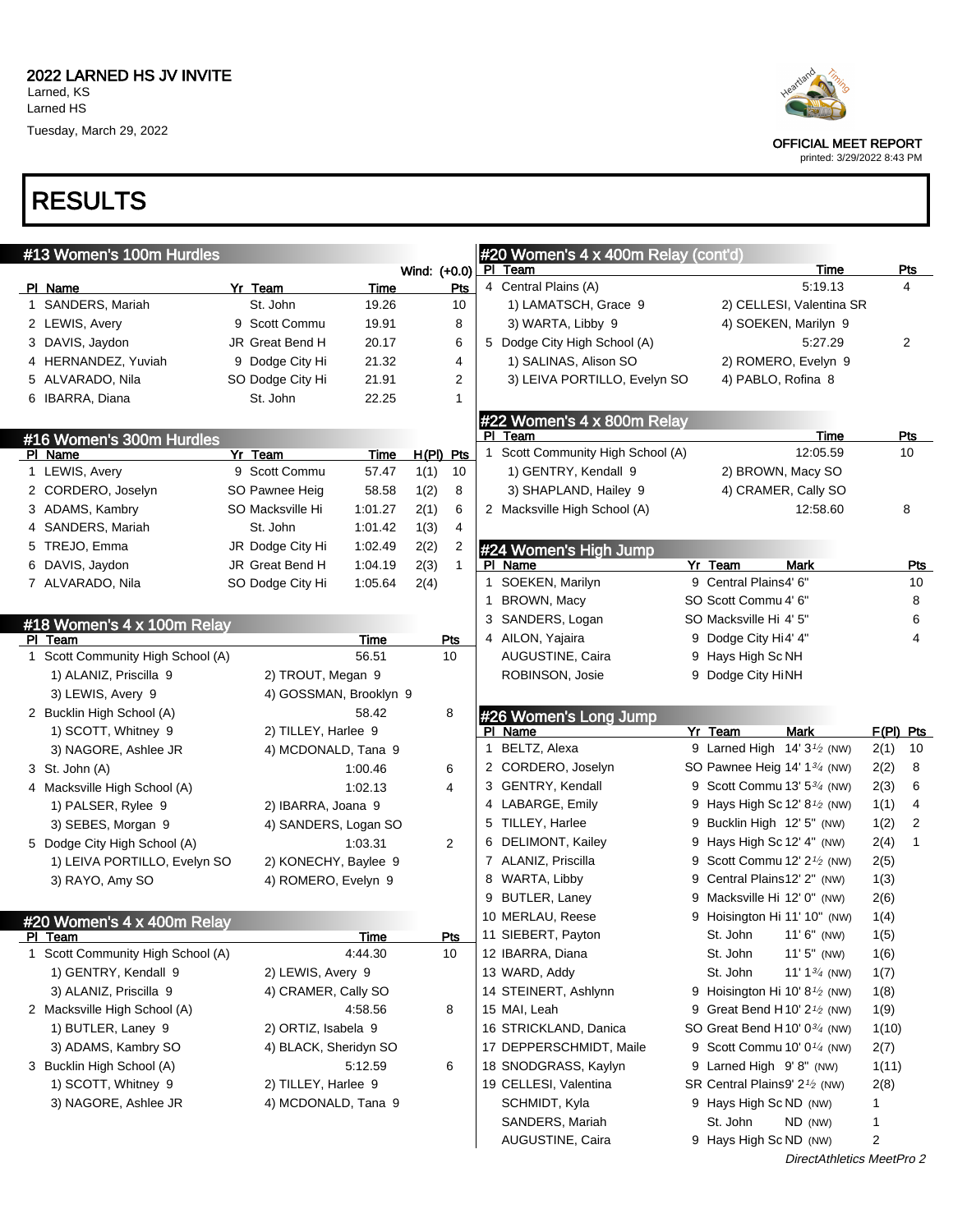

OFFICIAL MEET REPORT

printed: 3/29/2022 8:43 PM

#### RESULTS

| #26 Women's Long Jump (cont'd) |                                                 |                                      | #30 Women's Shot Put (cont'd) |                                                 |                            |
|--------------------------------|-------------------------------------------------|--------------------------------------|-------------------------------|-------------------------------------------------|----------------------------|
| PI Name                        | Yr Team<br>Mark                                 | $F(PI)$ Pts                          | PI Name                       | Yr Team                                         | Mark<br>$F(PI)$ Pts        |
| FOOTE, Halle                   | SO Bucklin High ND (NW)                         | 2                                    | 29 BURDETT, Grace             | 9 Scott Commu 17' 5 <sup>1</sup> / <sub>2</sub> | 2(15)                      |
| ONTIVEROS, GISELLE             | 9 Thomas MoreND (NW)                            | 2                                    | 30 SELFRIDGE, Kristina        | Scott Commu 14' 10"                             | 1(15)                      |
| VARGAS, Melanie                | SR Macksville Hi ND (NW)                        | 2                                    | THOMAS, Skye                  | SR Larned High ND                               |                            |
|                                |                                                 |                                      | TERRAZAS, Nitzya              | JR Dodge City HiND                              | 2                          |
| #28 Women's Triple Jump        |                                                 |                                      |                               |                                                 |                            |
| PI Name                        | Mark<br>Yr Team                                 | $F(PI)$ Pts                          | #32 Women's Discus            |                                                 |                            |
| 1 SOEKEN, Marilyn              | 9 Central Plains29' 11 <sup>1</sup> /2 (NW)     | 1(1)<br>10                           | PI Name                       | Yr Team                                         | $F(PI)$ Pts<br>Mark        |
| 2 SANDERS, Mariah              | St. John                                        | 28' $5\frac{1}{2}$ (NW)<br>2(1)<br>8 | 1 TROUT, Megan                | 9 Scott Commu 87' 2"                            | 10<br>1(1)                 |
| 3 WARTA, Libby                 | 9 Central Plains26' 6" (NW)                     | 6<br>1(2)                            | 2 ALFONSO, Lidia              | SO Scott Commu 84' 11"                          | 2(1)<br>8                  |
| 4 WARD, Addy                   | St. John                                        | 4<br>24' 4" (NW)<br>1(3)             | 3 SCHWARTZ, Abby              | SO Scott Commu 81' 61/2                         | 1(2)<br>6                  |
| 5 DELIMONT, Kailey             | 9 Hays High Sc 24' 2" (NW)                      | 2<br>1(4)                            | 4 HABERMAN, Catie             | JR Great Bend H79' 5"                           | 1(3)<br>4                  |
| SANDERS, Logan                 | SO Macksville Hi ND (NW)                        | 1                                    | 5 MEYERS, Kallyn              | 9 Hays High Sc 78' 0"                           | 1(4)<br>2                  |
| SCHMIDT, Kyla                  | 9 Hays High Sc ND (NW)                          | 1                                    | 6 ESTRELLA, Yiselle           | 9 Scott Commu 75' 11"                           | 1(5)<br>$\mathbf{1}$       |
| LABARGE, Emily                 | 9 Hays High Sc ND (NW)                          | 1                                    | 7 SANDERS, Logan              | SO Macksville Hi 73' 01/2                       | 2(2)                       |
| ORTIZ, Isabela                 | 9 Macksville Hi ND (NW)                         | 1                                    | 8 MORA, Shamar                | JR Great Bend H71' 10"                          | 1(6)                       |
|                                |                                                 |                                      | 9 KING, Reese                 | 9 Great Bend H71' $2\frac{1}{2}$                | 2(3)                       |
| #30 Women's Shot Put           |                                                 |                                      | 10 BLAKESLEE, Jorja           | St. John                                        | $70' 8\frac{1}{2}$<br>1(7) |
| PI Name                        | Yr Team<br>Mark                                 | $F(PI)$ Pts                          | 11 DEPENBUSCH, Ciera          | JR Great Bend H70' 7 <sup>1</sup> /2            | 2(4)                       |
| 1 SANDERS, Logan               | SO Macksville Hi 29' 1"                         | 2(1)<br>10                           | 12 PALSER, Rylee              | 9 Macksville Hi 68' 1 <sup>1</sup> /2           | 2(5)                       |
| 2 SMITH, Cayle                 | 9 Larned High 28' 4"                            | 1(1)<br>8                            | 13 SMITH, Cayle               | 9 Larned High 66' 3"                            | 1(8)                       |
| 3 TROUT, Megan                 | 9 Scott Commu 28' 1 <sup>1</sup> / <sub>2</sub> | 1(2)<br>6                            | 14 HOLDEMAN, Maycie           | 9 Hays High Sc 66' $0\frac{1}{2}$               | 1(9)                       |
| 4 SCHWARTZ, Abby               | SO Scott Commu 26' 7 <sup>1</sup> /2            | 1(3)<br>4                            | 15 RODRIGUEZ, Erica           | SO Dodge City Hi65' 6 <sup>1</sup> /2           | 2(6)                       |
| 5 PETERSILIE, Hailey           | SO Hoisington Hi 26' 7"                         | 2(2)<br>2                            | 16 SEBES, Morgan              | 9 Macksville Hi 63' $7\frac{1}{2}$              | 2(7)                       |
| 6 MEYERS, Kallyn               | 9 Hays High Sc 26' 6"                           | 1(4)<br>$\mathbf{1}$                 | 17 ALLEN, Kadence             | SO Scott Commu 61' 2"                           | 2(8)                       |
| 7 RODRIGUEZ, Jiamilett         | 9 Scott Commu 25' 11 1/4                        | 1(5)                                 | 18 SHEEHY, Taylor             | SO Central Plains60' 11"                        | 2(9)                       |
| 8 BLAKESLEE, Jorja             | 25' 8"<br>St. John                              | 1(6)                                 | 19 PETERSILIE, Hailey         | SO Hoisington Hi 60' 6 <sup>1/2</sup>           | 2(10)                      |
| 9 PALSER, Rylee                | 9 Macksville Hi 25' 7 <sup>1</sup> /2           | 2(3)                                 | 20 RINCON, Erika              | 9 Hoisington Hi 60' 2"                          | 1(10)                      |
| 10 SHEEHY, Taylor              | SO Central Plains25' 31/2                       | 2(4)                                 | 21 MILLER, Tori               | 9 Hays High Sc 60' 1"                           | 1(11)                      |
| 11 IBARRA, Joana               | 9 Macksville Hi 25' 2 $\frac{1}{4}$             | 2(5)                                 | 22 GONZALEZ, Chantal          | SO Hays High Sc 59' 1"                          | 2(11)                      |
| 12 DEPENBUSCH, Ciera           | JR Great Bend H25' 1 $\frac{1}{2}$              | 2(6)                                 | 23 CRAIN, Hannah              | 9 Hays High Sc 58' 7"                           | 1(12)                      |
| 13 CELLESI, Valentina          | SR Central Plains24' 6"                         | 2(7)                                 | 24 RODRIGUEZ, Jiamilett       | 9 Scott Commu 56' 2"                            | 1(13)                      |
| 14 SCHLAUTMAN, Karly           | 9 Hays High Sc 24' 5 <sup>1/4</sup>             | 1(7)                                 | 25 BALL, Kambra               | 9 Hoisington Hi 56' 1"                          | 2(12)                      |
| 15 ALFONSO, Lidia              | SO Scott Commu 24' 034                          | 2(8)                                 | 26 IBARRA, Joana              | 9 Macksville Hi 55' 5"                          | 2(13)                      |
| 16 HOLDEMAN, Maycie            | 9 Hays High Sc 23' 7"                           | 1(8)                                 | 27 ROGERS, Kate               | SO Scott Commu 54' 6"                           | 1(14)                      |
| 17 SEBES, Morgan               | 9 Macksville Hi 23' 3"                          | 2(9)                                 | 28 ORENDER, Nikole            | 9 Hays High Sc 52' 6"                           | 1(15)                      |
| 18 HABERMAN, Catie             | JR Great Bend H22' 10 <sup>1</sup> /2           | 2(10)                                | 29 SELFRIDGE, Kristina        | Scott Commu 32' 5"                              | 1(16)                      |
| 19 RODRIGUEZ, Erica            | SO Dodge City Hi22' 8"                          | 2(11)                                | SCHLAUTMAN, Karly             | 9 Hays High Sc ND                               | 1                          |
| 20 MORA, Shamar                | JR Great Bend H22' $6\frac{1}{2}$               | 1(9)                                 | TERRAZAS, Nitzya              | JR Dodge City HiND                              | 2                          |
| 21 BALL, Kambra                | 9 Hoisington Hi 22' 5"                          | 2(12)                                | VARGAS, Melanie               | SR Macksville Hi ND                             | 2                          |
| 22 ORENDER, Nikole             | 9 Hays High Sc 20' 11"                          | 1(10)                                | THOMAS, Skye                  | SR Larned High ND                               | 2                          |
| 22 ALLEN, Kadence              | SO Scott Commu 20' 11"                          | 2(13)                                |                               |                                                 |                            |
| 24 DEPPERSCHMIDT, Kailynn      | SR Central Plains20' 4"                         | 1(11)                                | #34 Women's Javelin           |                                                 |                            |
| 25 KING, Reese                 | 9 Great Bend H19' 9 <sup>1</sup> /2             | 2(14)                                | PI Name                       | Yr Team                                         | <b>Mark</b><br>$F(PI)$ Pts |
| 26 ESTRELLA, Yiselle           | 9 Scott Commu 19' 01/4                          | 1(12)                                | 1 WAMSER, McKinley            | SR Hays High Sc 104' 5"                         | 1(1)<br>10                 |
| 27 RINCON, Erika               | 9 Hoisington Hi 18' 23/4                        | 1(13)                                | 2 DAVIS, Jaydon               | JR Great Bend H81' 5"                           | 2(1)<br>8                  |
| 28 ROGERS, Kate                | SO Scott Commu 18' 0 <sup>1</sup> /2            | 1(14)                                | 3 KING, Reese                 | 9 Great Bend H76' 4"                            | 1(2)<br>6                  |
|                                |                                                 |                                      |                               |                                                 |                            |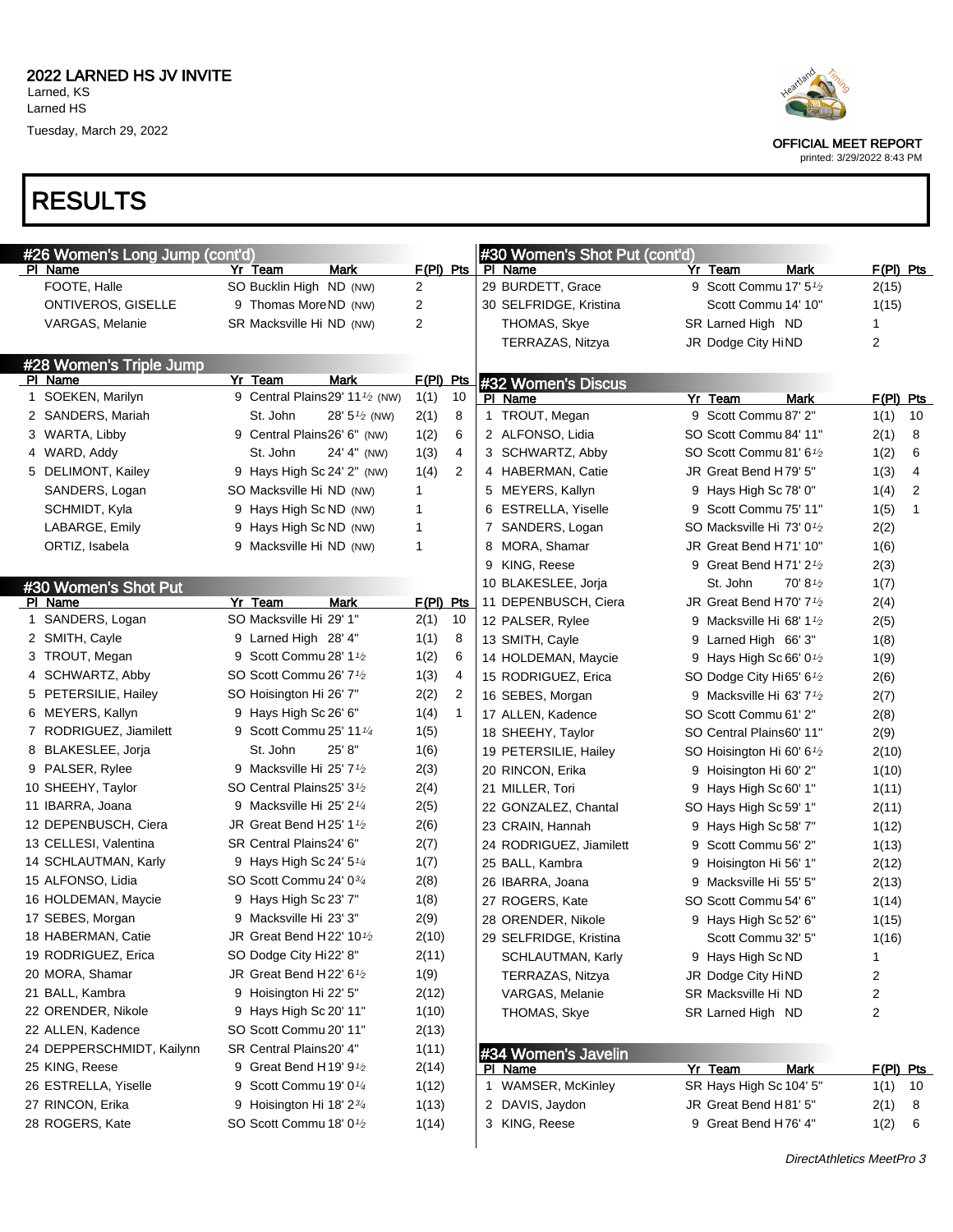## RESULTS

| #34 Women's Javelin (cont'd)         |                              |                        |             |                |    | #1 Men's 100 Meters (cont'd)          |                                   |                    |                |              |
|--------------------------------------|------------------------------|------------------------|-------------|----------------|----|---------------------------------------|-----------------------------------|--------------------|----------------|--------------|
| PI Name                              | Yr Team                      | Mark                   | F(PI) Pts   |                |    | PI Name                               | Yr Team                           | Time               | $H(PI)$ Pts    |              |
| 4 TROUT, Megan                       | 9 Scott Commu 73' 0"         |                        | 1(3)        | 3              |    | 19 PRICE, Dominick                    | 9 Great Bend H 14.53 (NW)         |                    | 2(6)           |              |
| 4 ADAMS, Kambry                      | SO Macksville Hi 73' 0"      |                        | 2(2)        | 3              |    | 20 ELIAS, Quintin                     | 9 La Crosse Hi 14.81 (NW)         |                    | 1(5)           |              |
| 6 PALSER, Rylee                      | 9 Macksville Hi 72' 7"       |                        | 2(3)        | $\mathbf{1}$   |    | 21 CASTANEDA, Angelo                  | 9 Macksville Hi 15.16 (NW)        |                    | 3(5)           |              |
| 7 METZGER, McKenzie                  | Scott Commu 66' 3"<br>9      |                        | 1(4)        |                |    | 22 ELSEN, Ethan                       | SO Great Bend H 15.21 (NW)        |                    | 3(6)           |              |
| 8 SMITH, Cayle                       | 9 Larned High 65'8"          |                        | 1(5)        |                |    | 23 MORIN, Cole                        | SR Great Bend H 15.58 (NW)        |                    | 1(6)           |              |
| 9 DEPPERSCHMIDT, Kailynn             | SR Central Plains61' 1"      |                        | 1(6)        |                |    |                                       |                                   |                    |                |              |
| 10 GONZALEZ, Chantal                 | SO Hays High Sc 60' 5"       |                        | 2(4)        |                |    | #3 Men's 200 Meters                   |                                   |                    |                |              |
| 11 RODRIGUEZ, Jiamilett              | 9 Scott Commu 55' 5"         |                        | 1(7)        |                |    | PI Name                               | Yr Team                           | Time               | $H(PI)$ Pts    |              |
| 11 LAMATSCH, Grace                   | Central Plains55' 5"<br>9    |                        | 1(7)        |                |    | 1 LOZANO ALBA, Jesus                  | JR Dodge City Hi 25.73 (NW)       |                    | 4(1)           | 10           |
| 13 ESTRELLA, Yiselle                 | Scott Commu 54' 1"<br>9      |                        | 1(9)        |                |    | 2 LIVESAY, Kyle                       | SO Hays High Sc 25.81 (NW)        |                    | 2(1)           | 8            |
| 14 MILLER, Tori                      | 9 Hays High Sc 51' 7"        |                        | 1(10)       |                |    | 3 ARMENTA, Fabian                     | JR Dodge City Hi 25.86 (NW)       |                    | 4(2)           | 6            |
| 14 SHEEHY, Taylor                    | SO Central Plains51' 7"      |                        | 2(5)        |                |    | 4 COOK, Kelton                        | 9 Scott Commu 26.26 (NW)          |                    | 3(1)           | 4            |
| 16 ESCALONA, Brooklyn                | Scott Commu 49' 0"<br>9      |                        | 1(11)       |                |    | 5 WILDER, Donavan                     | 9 Larned High                     | 26.29 (NW)         | 2(2)           | 2            |
| 17 DEPPERSCHMIDT, Maile              | 9 Scott Commu 45' 6"         |                        | 2(6)        |                |    | 6 PATEL, Jay                          | JR Hays High Sc 26.50 (NW)        |                    | 3(2)           | $\mathbf{1}$ |
| 18 ALLEN, Kadence                    | SO Scott Commu 45' 0"        |                        | 2(7)        |                |    | 7 DECKER, Chase                       | 9 La Crosse Hi                    | 26.54 (NW)         | 3(3)           |              |
| 19 CRAIN, Hannah                     | 9 Hays High Sc 41' 7"        |                        | 2(8)        |                |    | 8 KAISER, Taylor                      | 9 Hoisington Hi 26.98 (NW)        |                    | 4(3)           |              |
| 20 ROGERS, Kate                      | SO Scott Commu 40' 3"        |                        | 1(12)       |                |    | 9 FISCHER, Luke                       | SO Larned High                    | 27.50 (NW)         | 2(3)           |              |
| 21 BURDETT, Grace                    | 9 Scott Commu 26' 5"         |                        | 2(9)        |                |    | 10 MERCHANT, Dirk                     | 9 La Crosse Hi 27.53 (NW)         |                    | 2(4)           |              |
| 22 SELFRIDGE, Kristina               | Scott Commu 26' 3"           |                        | 1(13)       |                |    | 11 WILSON, Caleb                      | SO Hays High Sc 27.76 (NW)        |                    | 4(4)           |              |
| IBARRA, Joana                        | 9 Macksville Hi ND           |                        | 2           |                |    | 12 MOTA, Carlos                       | SO Hoisington Hi 28.12 (NW)       |                    | 4(5)           |              |
| ALFONSO, Lidia                       | SO Scott Commu ND            |                        | 2           |                |    | 13 LEYVA, Isaac                       | SO Great Bend H 28.38 (NW)        |                    | 3(4)           |              |
| TERRAZAS, Nitzya                     | JR Dodge City HiND           |                        | 2           |                |    | 14 LIGHTNER, Jack                     | 9 Scott Commu 28.82 (NW)          |                    | 1(1)           |              |
| WINTER, Avery                        | JR Hays High Sc ND           |                        | 1           |                |    | 15 DEMEL, Gage                        | JR Central Plains 29.14 (NW)      |                    | 1(2)           |              |
| SEBES, Morgan                        | 9 Macksville Hi ND           |                        | 2           |                |    | 16 RODRIGUEZ, Juan                    | 9 Scott Commu 29.23 (NW)          |                    | 1(3)           |              |
| RUSSELL, Mayce                       | SO Macksville Hi ND          |                        | 2           |                |    | 17 JANG, Jin                          | SO Thomas More 31.02 (NW)         |                    | 3(5)           |              |
|                                      |                              |                        |             |                |    | 18 FROST, Sebastian                   | 9 La Crosse Hi 31.14 (NW)         |                    | 2(5)           |              |
|                                      |                              |                        |             |                |    | 19 HAMMEKE, Clayton                   | 9 Pawnee Heig 31.21 (NW)          |                    | 3(6)           |              |
| #1 Men's 100 Meters<br>PI Name       | Yr Team                      | Time                   | $H(PI)$ Pts |                |    | 20 LEE, Devin                         | 9 Macksville Hi 31.73 (NW)        |                    | 4(6)           |              |
| 1 CLEVENGER, Jack                    | SO Bucklin High              | 12.06 (NW)             | 4(1)        | 10             |    | PRICE, Dominick                       | 9 Great Bend H                    | FS (NW)            | 1              |              |
| 2 MORGAN, Maksym                     | JR Dodge City Hi 12.23 (NW)  |                        | 4(2)        | 8              |    | LLANAS, Abe                           | St. John                          | DNS (NW)           | 1              |              |
| 3 COSGRIFF, Evan                     | SO Hays High Sc 12.43 (NW)   |                        | 4(3)        | 6              |    | <b>IBARRA, Angel</b>                  | St. John                          | DNS (NW)           | 1              |              |
| 4 PATEL, Jay                         | JR Hays High Sc 12.52 (NW)   |                        | 3(1)        | 4              |    | BETTNER, Brendon                      | JR Pawnee Heig                    | DNS (NW)           | $\overline{c}$ |              |
| 5 LIVESAY, Kyle                      | SO Hays High Sc 12.55 (NW)   |                        | 1(1)        | $\overline{2}$ |    |                                       |                                   |                    |                |              |
| 6 ESPARZA, Diego                     | 9 Macksville Hi 12.57 (NW)   |                        | 4(4)        |                |    | #5 Men's 400 Meters                   |                                   |                    |                |              |
| 7 DECKER, Chase                      | 9 La Crosse Hi 12.60 (NW)    |                        | 2(1)        |                |    | PI Name                               | Yr Team                           | Time               | $H(PI)$ Pts    |              |
| 8 BARRETOS, Christian                | SO Dodge City Hi 12.69 (NW)  |                        | 3(2)        |                |    | <b>BANUELOS, Luis</b>                 | 8 Dodge City Hi                   | 58.48              | $3(1)$ 10      |              |
| 9 KAISER, Taylor                     | 9 Hoisington Hi 12.75 (NW)   |                        | 4(5)        |                |    | 2 GRANGER, James                      | 9 Macksville Hi                   | 59.69              | 3(2)           | 8            |
| 10 MERCHANT, Dirk                    | 9 La Crosse Hi 13.08 (NW)    |                        | 2(2)        |                |    | 3 COSGRIFF, Evan                      | SO Hays High Sc                   | 1:00.51            | 3(3)           | 6            |
| 11 ARMENDARIZ, Case                  | SR Scott Commu 13.18 (NW)    |                        |             |                |    | 4 GUERRA, Alejandro                   | 9 Dodge City Hi                   | 1:00.72            | 3(4)           | 4            |
|                                      |                              |                        | 1(2)        |                | 5. | WILDER, Donavan                       | 9 Larned High                     | 1:01.33            | 2(1)           | 2            |
| 12 MORENO, Julien<br>13 STEDJE, Reed | 9 Dodge City Hi 13.23 (NW)   |                        | 3(3)        |                |    | 6 MOORE, Braylon                      | SO Great Bend H                   | 1:01.55            | 3(5)           | 1            |
|                                      | SO Pawnee Heig 13.66 (NW)    |                        | 2(3)        |                |    | 7 FISCHER, Luke                       | SO Larned High                    | 1:02.71            |                |              |
| 14 BETTNER, Brendon                  | JR Pawnee Heig 13.80 (NW)    |                        | 3(4)        |                | 8  | WRIGHT, Andrew                        | 9 Scott Commu                     | 1:03.08            | 2(2)           |              |
| 15 VULGAMORE, Breven                 | SR Scott Commu 13.84 (NW)    |                        | 1(3)        |                |    | DECKER, Chase                         | 9 La Crosse Hi                    | 1:04.35            | 1(1)           |              |
| 16 DEMEL, Gage                       | JR Central Plains 13.85 (NW) |                        | 2(4)        |                | 9  |                                       |                                   |                    | 2(3)           |              |
| 17 RICKER, Waylon                    | 9                            | Scott Commu 14.29 (NW) | 1(4)        |                |    | 10 NICHOLSON, Ben<br>11 WILSON, Caleb | 9 Great Bend H<br>SO Hays High Sc | 1:04.63<br>1:05.46 | 3(6)           |              |
| 18 GARDNER, Jimmy                    | 9                            | Pawnee Heig 14.33 (NW) | 2(5)        |                |    |                                       |                                   |                    | 1(2)           |              |
|                                      |                              |                        |             |                |    |                                       |                                   |                    |                |              |



OFFICIAL MEET REPORT

printed: 3/29/2022 8:43 PM

DirectAthletics MeetPro 4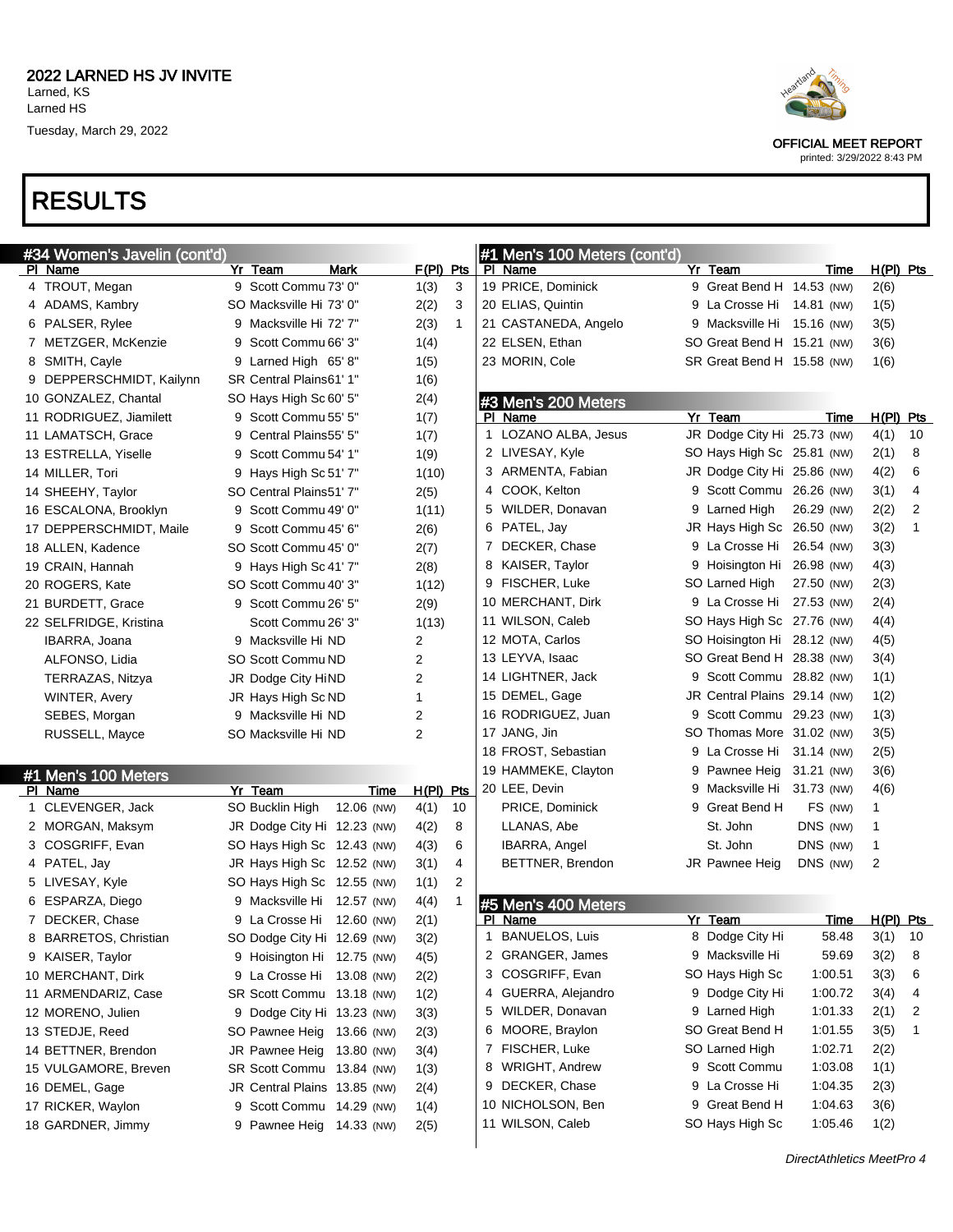

OFFICIAL MEET REPORT

printed: 3/29/2022 8:43 PM

#### RESULTS

| #5 Men's 400 Meters (cont'd)<br>PI Name | Yr Team                            | Time            | $H(PI)$ Pts  | #11 Men's 3200 Meters (cont'd)<br>PI Name |   | Yr Team                     | Time                     |              | Pts         |
|-----------------------------------------|------------------------------------|-----------------|--------------|-------------------------------------------|---|-----------------------------|--------------------------|--------------|-------------|
| 12 RODRIGUEZ, Mason                     | 9 Hays High Sc                     | 1:05.78         | 1(3)         | 10 NEIGHBORS, Austin                      |   | 9 Macksville Hi             | 16:11.72                 |              |             |
| 13 IBARRA, Angel                        | St. John                           | 1:05.87         | 1(4)         |                                           |   |                             |                          |              |             |
| 14 DEMEL, Gage                          | <b>JR Central Plains</b>           | 1:08.41         | 2(4)         |                                           |   |                             |                          |              |             |
| 15 FROST, Sebastian                     | 9 La Crosse Hi                     | 1:09.50         | 2(5)         | #14 Men's 110m Hurdles<br>PI Name         |   | Yr Team                     | Time                     |              | $H(PI)$ Pts |
| 16 LIGHTNER, Jack                       | 9 Scott Commu                      | 1:09.56         | 1(5)         | 1 DOAN, Grant                             |   | SO Hoisington Hi 18.68 (NW) |                          | 1(1)         | 10          |
| 17 JANG, Jin                            | <b>SO Thomas More</b>              | 1:13.56         | 2(6)         | 2 ARMENTA, Fabian                         |   | JR Dodge City Hi 18.91 (NW) |                          | 2(1)         | 8           |
| 18 LUMPKINS, David                      | 9 Larned High                      | 1:17.08         | 1(6)         | 3 BAILEY, Brooks                          |   | SR Scott Commu 19.03 (NW)   |                          | 1(2)         | 6           |
|                                         |                                    |                 |              | 4 THOMPSON, Brier                         |   | 9 Hoisington Hi 20.41 (NW)  |                          | 1(3)         | 4           |
|                                         |                                    |                 |              | 5 KATZ, Aiden                             |   | SO Macksville Hi 20.61 (NW) |                          | 2(2)         | 2           |
| #7 Men's 800 Meters<br>PI Name          | Yr Team                            | Time            | <b>Pts</b>   | 6 GONZALEZ, Luis                          | 9 | Great Bend H 21.91 (NW)     |                          | 2(3)         | 1           |
| 1 ROCHO, Ramiro                         | SO Great Bend H                    | 2:24.55         | 10           | 7 ELZAKI, Mohamed                         | 9 | Great Bend H 21.97 (NW)     |                          | 1(4)         |             |
| 2 JUAREZ, Brandon                       | SO Dodge City Hi                   | 2:24.71         | 8            | 8 WILLIAMS, Matthew                       | 9 | Great Bend H 22.45 (NW)     |                          | 1(5)         |             |
| 3 ENRIQUEZ, Pedro                       | SO Great Bend H                    | 2:26.83         | 6            |                                           |   |                             |                          |              |             |
| 4 SANCHEZ, Rome                         | SO Great Bend H                    | 2:29.44         | 4            |                                           |   |                             |                          |              |             |
| 5 CRUZ, Jair                            | 9 Dodge City Hi                    | 2:30.38         | 2            | #15 Men's 300m Hurdles<br>PI Name         |   | Yr Team                     | Time                     |              | $H(PI)$ Pts |
| 6 GUEVARA, Orion                        | 9 Macksville Hi                    | 2:32.88         | $\mathbf{1}$ | 1 KIRK, Lucas                             |   | 9 Bucklin High              | 45.17                    | 3(1)         | 10          |
| 7 SALINAS, Eddie                        | 9 Dodge City Hi                    | 2:36.28         |              | 2 BAILEY, Brooks                          |   | <b>SR Scott Commu</b>       | 48.42                    | 2(1)         | 8           |
| 8 NAGEL, Kale                           |                                    | 2:38.71         |              | 3 ARMENTA, Fabian                         |   | JR Dodge City Hi            | 48.84                    | 3(2)         | 6           |
|                                         | SO Bucklin High                    |                 |              | 4 LOZANO ALBA, Jesus                      |   | JR Dodge City Hi            | 48.94                    | 2(2)         | 4           |
| 9 ANDERECK, Kasey                       | 9 Hoisington Hi                    | 2:48.00         |              | 5 DOAN, Grant                             |   | SO Hoisington Hi            | 49.67                    | 1(1)         | 2           |
| 10 HAMMEKE, Cordell                     | SO Larned High                     | 2:49.82         |              | 6 RODRIGUEZ, Alex                         |   | 9 Scott Commu               | 50.59                    | 3(3)         | 1           |
| PEREGRINO, Cesar                        | SO Scott Commu                     | <b>DNS</b>      |              | 7 ELZAKI, Mohamed                         | 9 | Great Bend H                | 51.92                    | 1(2)         |             |
|                                         |                                    |                 |              | 8 THOMPSON, Brier                         | 9 | Hoisington Hi               | 51.95                    | 2(3)         |             |
| #9 Men's 1600 Meters                    |                                    |                 |              | 9 HOLGUIN, Kevin                          | 9 | Macksville Hi               | 52.41                    | 3(4)         |             |
| PI Name<br>1 VASQUEZ, Angel             | Yr Team<br>SO Dodge City Hi        | Time<br>5:15.01 | Pts<br>10    | 10 KRAFT, Teron                           | 9 | Hoisington Hi               | 53.05                    | 2(4)         |             |
| 2 CRUZ, Jair                            | 9 Dodge City Hi                    | 5:30.89         | 8            | 11 MOLLICK, Rehan                         | 9 | Great Bend H                | 59.35                    | 1(3)         |             |
| 3 DOMINGUEZ, Kevin                      | SO Scott Commu                     | 5:30.99         | 6            | 12 GONZALEZ, Luis                         | 9 | Great Bend H                | 1:00.58                  | 2(5)         |             |
| 4 NAGEL, Kale                           | SO Bucklin High                    | 5:32.11         | 4            | LLANAS, Abe                               |   | St. John                    | <b>DNS</b>               | $\mathbf{1}$ |             |
| 5 SALINAS, Eddie                        | 9 Dodge City Hi                    | 5:35.64         | 2            |                                           |   |                             |                          |              |             |
| 6 MILLER, Jace                          | 9 Scott Commu                      | 5.38.11         | 1            |                                           |   |                             |                          |              |             |
| 7 MAYERS, Isaiah                        | 9 Hoisington Hi                    | 6:11.85         |              | #17 Men's 4 x 100m Relay<br>PI Team       |   |                             | Time                     | $H(PI)$ Pts  |             |
| 8 HENRIKSON, Thomas                     | SO Great Bend H                    | 6:26.21         |              | 1 Bucklin High School (A)                 |   |                             | 47.56                    | 2(1)         | 10          |
|                                         |                                    | 6:31.65         |              | 1) KIRK, Lucas 9                          |   | 2) PEARCE, Izaiah SO        |                          |              |             |
| 9 HAMMEKE, Cordell<br>10 BURR, Parker   | SO Larned High                     | 6:32.44         |              | 3) BOWMAN, Andrew SO                      |   |                             | 4) CLEVENGER, Jack SO    |              |             |
| 11 NEIGHBORS, Austin                    | 9 Macksville Hi<br>9 Macksville Hi | 7:07.23         |              | 2 Dodge City High School (A)              |   |                             | 48.58                    | 1(1)         | 8           |
|                                         |                                    |                 |              | 1) HOLGUIN, Jose SR                       |   |                             | 2) MORGAN, Maksym JR     |              |             |
|                                         |                                    |                 |              | 3) MORENO, Julien 9                       |   |                             | 4) JOACHIM, Schkovens SO |              |             |
| #11 Men's 3200 Meters                   |                                    |                 |              | 3 Hays High School (A)                    |   |                             | 48.75                    |              | 6           |
| PI Name                                 | Yr Team                            | Time            | <u>Pts</u>   |                                           |   | 2) LIVESAY, Kyle SO         |                          | 1(2)         |             |
| 1 VASQUEZ, Angel                        | SO Dodge City Hi                   | 11:48.24        | 10           | 1) COSGRIFF, Evan SO                      |   |                             |                          |              |             |
| 2 STOPPEL, Logan<br>3 HIPP, Michael     | <b>SR Scott Commu</b>              | 11:49.59        | 8            | 3) PATEL, Jay JR                          |   | 4) WILSON, Caleb SO         |                          |              |             |
|                                         | SO Hoisington Hi                   | 12:28.33        | 6            | 4 Macksville High School (A)              |   |                             | 49.80                    | 2(2)         | 4           |
| 4 LOPEZ, Francisco                      | 9 Dodge City Hi                    | 12:32.77        | 4            | 1) GOMEZ, Hector 9                        |   | 2) KATZ, Aiden SO           |                          |              |             |
| 5 MILLER, Jace                          | 9 Scott Commu                      | 12:42.04        | 2            | 3) ESPARZA, Diego 9                       |   | 4) GUEVARA, Orion 9         |                          |              |             |
| 6 CASTRO, Rony                          | SO Dodge City Hi                   | 12:43.31        | 1            | 5 Scott Community High School (A)         |   |                             | 50.12                    | 2(3)         | 2           |
| 7 NICHOLAS, Braxton                     | SR Hoisington Hi                   | 14:04.29        |              | 1) PEREGRINO, Cesar SO                    |   | 2) COOK, Kelton 9           |                          |              |             |
| 8 HENRIKSON, Thomas                     | SO Great Bend H                    | 14:30.93        |              | 3) WRIGHT, Andrew 9                       |   |                             | 4) ARMENDARIZ, Case SR   |              |             |
| 9 BURR, Parker                          | 9 Macksville Hi                    | 15:29.18        |              |                                           |   |                             |                          |              |             |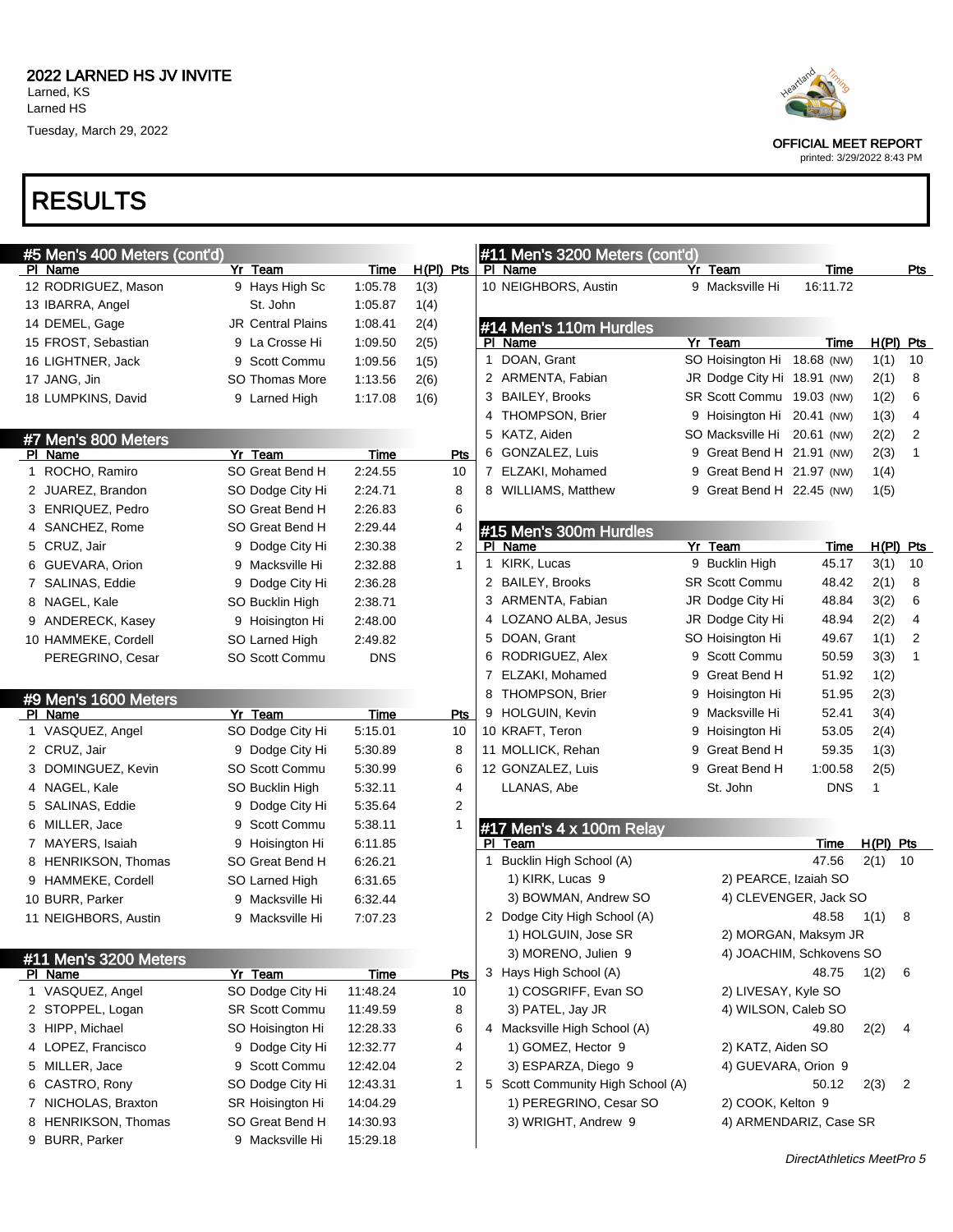# RESULTS



OFFICIAL MEET REPORT

| #17 Men's 4 x 100m Relay (cont'd)  |                        |              | #23 Men's High Jump        |                                                       |                                                       |            |
|------------------------------------|------------------------|--------------|----------------------------|-------------------------------------------------------|-------------------------------------------------------|------------|
| PI Team                            | <u>Time</u>            | H(PI) Pts    | PI Name                    | Yr Team                                               | Mark                                                  | <u>Pts</u> |
| 6 Pawnee Heights High School (A)   | 53.52<br>1(3)          | $\mathbf{1}$ | 1 COOK, Kelton             | 9 Scott Commu 5' 6"                                   |                                                       | 10         |
| 1) HAMMEKE, Clayton 9              | 2) CARLSON, Brady SO   |              | 2 MERCHANT, Dirk           | 9 La Crosse Hi 5' 4"                                  |                                                       | 8          |
| 3) GARDNER, Jimmy 9                | 4) BETTNER, Brendon JR |              | 2 BARNETT, Alex            | JR Dodge City Hi5' 4"                                 |                                                       | 6          |
| 7 St. John (A)                     | 57.53<br>1(4)          |              | 4 NICHOLSON, Ben           | 9 Great Bend H5' 0"                                   |                                                       | 4          |
| Hoisington High School (A)         | <b>DNF</b><br>2        |              | 5 NAVA, Jesse              | JR Macksville Hi PASS                                 |                                                       | 1.5        |
| 1) DOAN, Grant SO                  | 2) KAISER, Taylor 9    |              | 5 LOPEZ, Danny             | SR Macksville Hi PASS                                 |                                                       | 1.5        |
| 3) KRAFT, Teron 9                  | 4) THOMPSON, Brier 9   |              | ALMENDRE, Alberto          | SR Dodge City HiNH                                    |                                                       |            |
|                                    |                        |              | WILDER, Donavan            | 9 Larned High NH                                      |                                                       |            |
| #19 Men's 4 x 400m Relay           |                        |              | RODRIGUEZ, Alex            | 9 Scott Commu NH                                      |                                                       |            |
| PI Team                            | Time                   | <b>Pts</b>   | MAYERS, Isaiah             | 9 Hoisington Hi NH                                    |                                                       |            |
| 1 Scott Community High School (A)  | 3:52.93                | 10           | BEUUCEJOUR, Jeff           | SO Dodge City HiNH                                    |                                                       |            |
| 1) VULGAMORE, Camden 9             | 2) BAILEY, Brooks SR   |              | MORGAN, Maksym             | JR Dodge City HiNH                                    |                                                       |            |
| 3) PEREGRINO, Cesar SO             | 4) ARMENDARIZ, Ivan SO |              |                            |                                                       |                                                       |            |
| 2 Bucklin High School (A)          | 4:03.63                | 8            | #25 Men's Long Jump        |                                                       |                                                       |            |
| 1) COOK, Kolson 9                  | 2) STIMPERT, Garin JR  |              | PI Name                    | Yr Team                                               | <b>Mark</b>                                           | F(PI) Pts  |
| 3) PEARCE, Izaiah SO               | 4) BOWMAN, Andrew SO   |              | <b>BOWMAN, Andrew</b><br>1 | SO Bucklin High 18' 3" (NW)                           |                                                       | 2(1)<br>10 |
| 3 Macksville High School (A)       | 4:05.78                | 6            | 2 PEREGRINO, Cesar         | SO Scott Commu 17' 5" (NW)                            |                                                       | 1(1)<br>8  |
| 1) KATZ, Aiden SO                  | 2) GOMEZ, Hector 9     |              | 3 KIRK, Lucas              |                                                       | 9 Bucklin High $16'5'$ (NW)                           | 1(2)<br>6  |
| 3) GRANGER, James 9                | 4) GUEVARA, Orion 9    |              | 4 TARANGO, Alex            | SR Scott Commu 16' 1 <sup>1</sup> / <sub>2</sub> (NW) |                                                       | 4<br>1(3)  |
| 4 Dodge City High School (A)       | 4:08.28                | 4            | 5 ARMENDARIZ, Case         |                                                       | SR Scott Commu 15' 10 <sup>3/4</sup> (NW)             | 2(2)<br>2  |
| 1) ARMENTA, Fabian JR              | 2) GUERRA, Alejandro 9 |              | BEUUCEJOUR, Jeff<br>6      | SO Dodge City Hi 15' 7" (NW)                          |                                                       | 1<br>2(3)  |
| 3) BARRETOS, Christian SO          | 4) BANUELOS, Luis 8    |              | 7 RODRIGUEZ, Mason         |                                                       | 9 Hays High Sc 15' 6 <sup>1</sup> / <sub>2</sub> (NW) | 1(4)       |
| 5 Great Bend High School (A)       | 4:09.70                | 2            | 8 PEARCE, Izaiah           | SO Bucklin High 15' 4" (NW)                           |                                                       | 1(5)       |
| 1) MOORE, Braylon SO               | 2) ENRIQUEZ, Pedro SO  |              | 9 HOLGUIN, Kevin           |                                                       | 9 Macksville Hi 15' $3\frac{1}{4}$ (NW)               | 2(4)       |
| 3) ROCHO, Ramiro SO                | 4) SANCHEZ, Rome SO    |              | 10 KATZ, Aiden             | SO Macksville Hi 15' 2" (NW)                          |                                                       | 2(5)       |
|                                    |                        |              | 11 MERCHANT, Dirk          |                                                       | 9 La Crosse Hi 14' 8 <sup>1/4</sup> (NW)              | 1(6)       |
| $#21$ Men's $4 \times 800$ m Relay |                        |              | 12 DECKER, Chase           |                                                       | 9 La Crosse Hi 14' 5 <sup>1</sup> / <sub>2</sub> (NW) | 2(6)       |
| PI Team                            | Time                   | Pts          | 13 PRICE, Dominick         |                                                       | 9 Great Bend H13' 11 <sup>1/2</sup> (NW)              | 1(7)       |
| 1 Scott Community High School (A)  | 9:33.22                | 10           | 14 LIGHTNER, Jack          |                                                       | 9 Scott Commu 13' 9 <sup>1</sup> / <sub>2</sub> (NW)  | 1(8)       |
| 1) VULGAMORE, Camden 9             | 2) STOPPEL, Logan SR   |              | 15 WRIGHT, Andrew          | 9 Scott Commu 13' 3" (NW)                             |                                                       | 1(9)       |
| 3) TARANGO, Alex SR                | 4) ARMENDARIZ, Ivan SO |              | 16 HAMMEKE, Clayton        |                                                       | 9 Pawnee Heig 12' $9\frac{1}{2}$ (NW)                 | 2(7)       |
| 2 Great Bend High School (A)       | 10:03.39               | 8            | 17 KONRADE, Leighton       | 9 Bucklin High 12' 4" (NW)                            |                                                       | 1(10)      |
| 1) MOORE, Braylon SO               | 2) ENRIQUEZ, Pedro SO  |              | 18 ELSEN, Ethan            | SO Great Bend H 10' $4\frac{1}{4}$ (NW)               |                                                       | 2(8)       |
| 3) ROCHO, Ramiro SO                | 4) SANCHEZ, Rome SO    |              | LUMPKINS, David            | 9 Larned High ND (NW)                                 |                                                       | 1          |
| 3 Dodge City High School (A)       | 10:11.35               | 6            | MORGAN, Maksym             | JR Dodge City HiND (NW)                               |                                                       | 1          |
| 1) BANUELOS, Luis 8                | 2) GUERRA, Alejandro 9 |              | STIMPERT, Garin            | JR Bucklin High ND (NW)                               |                                                       | 1          |
| 3) CASTRO, Rony SO                 | 4) JUAREZ, Brandon SO  |              | TOWNS, Thaddeus            | 9 Thomas MoreND (NW)                                  |                                                       | 1          |
| 4 Hoisington High School (A)       | 10:56.00               | 4            | KAISER, Taylor             | 9 Hoisington Hi ND (NW)                               |                                                       | 2          |
| 1) ANDERECK, Kasey 9               | 2) HIPP, Michael SO    |              | JONES, Kamani              | 9 Hays High Sc ND (NW)                                |                                                       | 2          |
| 3) JACOBS, Nolan 9                 | 4) MAYERS, Isaiah 9    |              | HASKELL, Aiden             | 9 Dodge City HiND (NW)                                |                                                       | 2          |
| 5 Macksville High School (A)       | 11:30.21               | 2            | CARLSON, Brady             | SO Pawnee Heig ND (NW)                                |                                                       | 2          |
| 1) HOLGUIN, Kevin 9                | 2) GRANGER, James 9    |              | MAUPIN-DABNEY, Taevian     | 9 Hays High Sc ND (NW)                                |                                                       | 2          |
| 3) BURR, Parker 9                  | 4) NEIGHBORS, Austin 9 |              | GOMEZ, Hector              | 9 Macksville Hi ND (NW)                               |                                                       | 2          |
|                                    |                        |              |                            |                                                       |                                                       |            |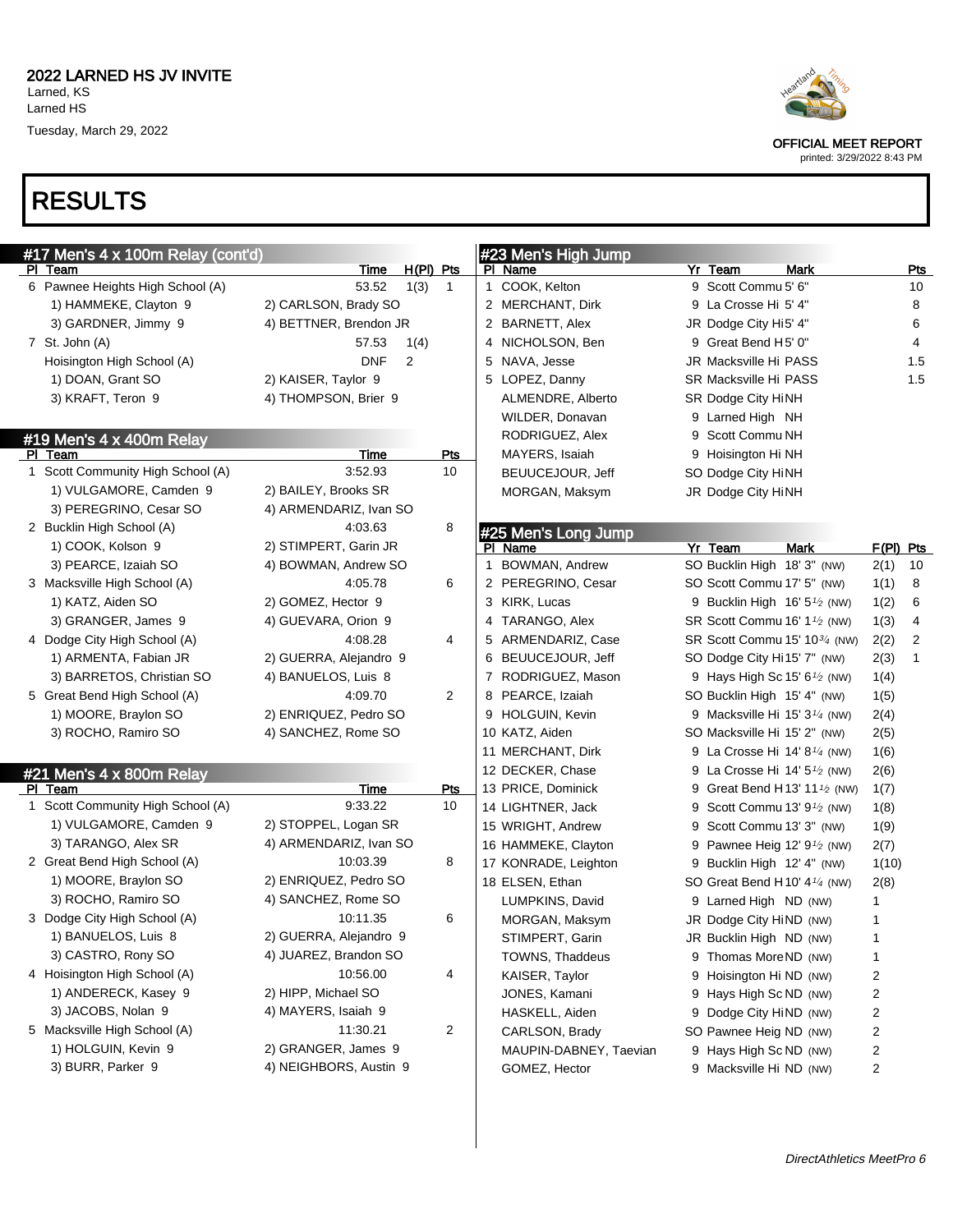



OFFICIAL MEET REPORT

| #27 Men's Triple Jump   |                                                        |                      | #29 Men's Shot Put (cont'd) |         |                                                   |                       |             |     |
|-------------------------|--------------------------------------------------------|----------------------|-----------------------------|---------|---------------------------------------------------|-----------------------|-------------|-----|
| PI Name                 | Yr Team<br>Mark                                        | <b>Pts</b>           | PI Name                     | Yr Team |                                                   | Mark                  | $F(PI)$ Pts |     |
| 1 ESPARZA, Diego        | 9 Macksville Hi 37' 3" (NW)                            | 10                   | 28 CALVILLO, Randy          |         | St. John                                          | 26'9'2                | 3(4)        |     |
| 2 TARANGO, Alex         | SR Scott Commu 35' 11 <sup>1</sup> / <sub>2</sub> (NW) | 8                    | 29 JIMINEZ, Manrubio        |         | JR Scott Commu 26' 6 <sup>1</sup> /2              |                       | 2(6)        |     |
| 3 GUEVARA, Orion        | 9 Macksville Hi 34' 10 $\frac{3}{4}$ (NW)              | 6                    | 30 BROZEK, AJ               |         | SO Macksville Hi 26' 6 <sup>1/4</sup>             |                       | 4(10)       |     |
| 4 THOMPSON, Brier       | 9 Hoisington Hi 34' 8" (NW)                            | 4                    | 31 IBARRA, Marco            |         | St. John                                          | $26'$ 2 $\frac{1}{4}$ | 2(7)        |     |
| 5 ARMENDARIZ, Case      | SR Scott Commu 33' 8 <sup>1/4</sup> (NW)               | 2                    | 32 DURR, Jayden             |         | 9 La Crosse Hi 25' 71/4                           |                       | 3(5)        |     |
| 6 RICKER, Waylon        | 9 Scott Commu 33' 5" (NW)                              | 1                    | 33 GARDNER, Jimmy           |         | 9 Pawnee Heig 25' $6\frac{1}{2}$                  |                       | 3(6)        |     |
| 7 LEYVA, Isaac          | SO Great Bend H32' $8\frac{3}{4}$ (NW)                 |                      | 33 LEE, Devin               |         | 9 Macksville Hi 25' 61/2                          |                       | 3(6)        |     |
| 8 JONES, Kamani         | 9 Hays High Sc 32' 5" (NW)                             |                      | 35 FREIS, Connor            |         | SO Central Plains25' 41/4                         |                       | 3(8)        |     |
| 9 CARLSON, Brady        | SO Pawnee Heig 31' 4 <sup>1</sup> / <sub>2</sub> (NW)  |                      | 36 SCOTT, Dillon            |         | 9 Dodge City Hi24' $8\frac{1}{2}$                 |                       | 1(11)       |     |
| 10 HAMMEKE, Clayton     | 9 Pawnee Heig 30' $6\frac{1}{2}$ (NW)                  |                      | 37 ANDERECK, Kasey          |         | 9 Hoisington Hi 24' 3 <sup>1</sup> /2             |                       | 3(9)        |     |
| 11 KONRADE, Leighton    | 9 Bucklin High $28'3^{3/4}$ (NW)                       |                      | 38 MCALLISTER, garrett      |         | St. John                                          | 24' $0\frac{1}{2}$    | 2(8)        |     |
| 12 BURR, Parker         | 9 Macksville Hi 25' 7 <sup>1</sup> / <sub>2</sub> (NW) |                      | 39 CASTANEDA, Angelo        |         | 9 Macksville Hi 22' 9 <sup>3</sup> / <sub>4</sub> |                       | 4(11)       |     |
| BEUUCEJOUR, Jeff        | SO Dodge City HiND (NW)                                |                      | 40 CRUZ, Mason              |         | 9 Dodge City Hi21' $10\frac{3}{4}$                |                       | 3(10)       |     |
| COOK, Kelton            | 9 Scott Commu ND (NW)                                  |                      | 41 ELIAS, Quintin           |         | 9 La Crosse Hi 21' 6 $\frac{1}{4}$                |                       | 3(11)       |     |
| HOWARD, Keenan          | JR Dodge City HiND (NW)                                |                      | 42 MOHAMMED, Ridwan         |         | SO Dodge City Hi21' 5 <sup>1</sup> /2             |                       | 2(9)        |     |
| BARNETT, Alex           | JR Dodge City HiND (NW)                                |                      | 43 MORIN, Cole              |         | SR Great Bend H19' 634                            |                       | 1(12)       |     |
|                         |                                                        |                      | 44 GRAUERHOLTZ, Kenton      |         | 9 Great Bend H19' $2\frac{3}{4}$                  |                       | 2(10)       |     |
| #29 Men's Shot Put      |                                                        |                      | 45 FROST, Sebastian         |         | 9 La Crosse Hi 18'834                             |                       | 3(12)       |     |
| PI Name                 | <b>Mark</b><br>Yr Team                                 | $F(PI)$ Pts          | NEY, Hunter                 |         | 9 Hoisington Hi ND                                |                       | 1           |     |
| 1 ZELLER, Jack          | 9 Hays High Sc 44' 63/4                                | 1(1)<br>10           | LEWIS, Joshua               |         | SO Great Bend HND                                 |                       | 2           |     |
| 2 TANNER, Teagan        | St. John<br>39' 1 1/4                                  | 1(2)<br>8            | HAREMZA, Jordunn            |         | 9 Larned High ND                                  |                       | 2           |     |
| 3 HENDERSON, Nate       | SO Hays High Sc 37' 3 <sup>1</sup> /2                  | 2(1)<br>6            | <b>GRANGER, James</b>       |         | 9 Macksville Hi ND                                |                       | 4           |     |
| 4 HUFF, Brady           | 9 Hays High Sc 37' 11/2                                | 4(1)<br>4            |                             |         |                                                   |                       |             |     |
| 5 HAMBY, Davin          | SO Pawnee Heig 36' 63/4                                | 3(1)<br>2            |                             |         |                                                   |                       |             |     |
| 6 SALAMANS, slade       | 9 Hays High Sc 35' 934                                 | 4(2)<br>$\mathbf{1}$ | #31 Men's Discus<br>PI Name | Yr Team |                                                   | <b>Mark</b>           | $F(PI)$ Pts |     |
| 7 ELLIS, Drew           | SO Bucklin High 34' 11"                                | 4(3)                 | 1 ZELLER, Jack              |         | 9 Hays High Sc 132' 2"                            |                       | 1(1)        | 10  |
| 8 POKOSKI, Maddix       | JR Great Bend H34' 6 <sup>1/4</sup>                    | 4(4)                 | 2 BERNER, Matthew           |         | JR Hays High Sc 110' 10"                          |                       | 4(1)        | 8   |
| 9 MCKINSEY, Dairius     | SO Bucklin High 33' 81/4                               | 2(2)                 | 3 MCGREGOR, Ryan            |         | JR Dodge City Hi110' 0"                           |                       | 4(2)        | 6   |
| 10 MCGREGOR, Ryan       | JR Dodge City Hi33' 61/4                               | 4(5)                 | 4 ELLIS, Drew               |         | SO Bucklin High 109' 7"                           |                       | 4(3)        | 4   |
| 11 HAMMERSCHMIDT, Kelby | SO Hays High Sc 32' 11 <sup>1</sup> /2                 | 4(6)                 | 5 HAMBY, Davin              |         | SO Pawnee Heig 101' 6"                            |                       | 3(1)        | 1.5 |
| 12 STROEDE, Logan       | 9 Central Plains 32' 10 <sup>1/4</sup>                 | 1(3)                 | 5 HAMMERSCHMIDT, Kelby      |         | SO Hays High Sc 101' 6"                           |                       | 4(4)        | 1.5 |
| 13 HOLDEMAN, Trenton    | SO Hays High Sc 32' 0 <sup>1</sup> /2                  | 4(7)                 | 7 CLEVENGER, Jack           |         | SO Bucklin High 101' 2"                           |                       | 4(5)        |     |
| 14 REECE, Jace          | JR Hoisington Hi 30' 103/4                             | 1(4)                 | 8 HOLDEMAN, Trenton         |         | SO Hays High Sc 91' 2"                            |                       | 4(6)        |     |
| 15 COPP, Elliott        | JR Hoisington Hi 30' 9"                                | 4(8)                 | 9 COPP, Elliott             |         | JR Hoisington Hi 90' 0"                           |                       | 4(7)        |     |
| 16 SAENZ, Eddie         | 9 Great Bend H30' 4 <sup>1/2</sup>                     | 1(5)                 | 10 STEDJE, Reed             |         | SO Pawnee Heig 89' 5"                             |                       |             |     |
| 17 STEDJE, Reed         | SO Pawnee Heig 30' 134                                 | 4(9)                 | 11 STROEDE, Logan           |         |                                                   |                       | 1(2)        |     |
| 18 MORENO, Asa          |                                                        |                      |                             |         | 9 Central Plains85' 4"<br>9 Scott Commu 85' 2"    |                       | 1(3)        |     |
|                         | 9 Dodge City Hi30' 0 <sup>1/4</sup>                    | 2(3)                 | 12 MENDEZ, Oscar            |         | 9 Great Bend H84' 3 <sup>1</sup> /2               |                       | 2(1)        |     |
| 19 MENDEZ, Oscar        | 9 Scott Commu 29' 9"                                   | 2(4)                 | 13 SAENZ, Eddie             |         |                                                   |                       | 1(4)        |     |
| 20 SEEMAN, James        | 9 Larned High 29' 13/4                                 | 1(6)                 | 14 POKOSKI, Maddix          |         | JR Great Bend H84' 1"                             |                       | 4(8)        |     |
| 21 HOOVER, Crayden      | 9 La Crosse Hi 28' 81/4                                | 2(5)                 | 15 SEEMAN, James            |         | 9 Larned High $81'2'$                             |                       | 1(5)        |     |
| 22 SANCHEZ, Diego       | SO Great Bend H28' 5"                                  | 1(7)                 | 16 CASTANEDA, Angelo        |         | 9 Macksville Hi 80' 2"                            |                       | 4(9)        |     |
| 23 VULGAMORE, Breven    | SR Scott Commu 28' 434                                 | 1(8)                 | 17 RUMFORD, Jackson         |         | 9 Scott Commu 79' 1"                              |                       | 1(6)        |     |
| 24 ADAME, Aden          | St. John<br>28'3'2                                     | 3(2)                 | 18 TANNER, Teagan           |         | St. John                                          | 78' 10"               | 1(7)        |     |
| 25 REYES, Alexis        | SR Dodge City Hi27' 9"                                 | 1(9)                 | 19 MCKINSEY, Dairius        |         | SO Bucklin High 77' 9"                            |                       | 2(2)        |     |
|                         |                                                        |                      |                             |         |                                                   |                       |             |     |
| 26 RODRIGUEZ, Juan      | 9 Scott Commu 27' 73/4                                 | 1(10)                | 20 ADAME, Aden              |         | St. John                                          | 76' 21/2              | 3(2)        |     |
| 27 JACOBS, Clayton      | 9 Hays High Sc 27' 3"                                  | 3(3)                 | 21 GRANGER, James           |         | 9 Macksville Hi 75' 61/2                          |                       | 3(3)        |     |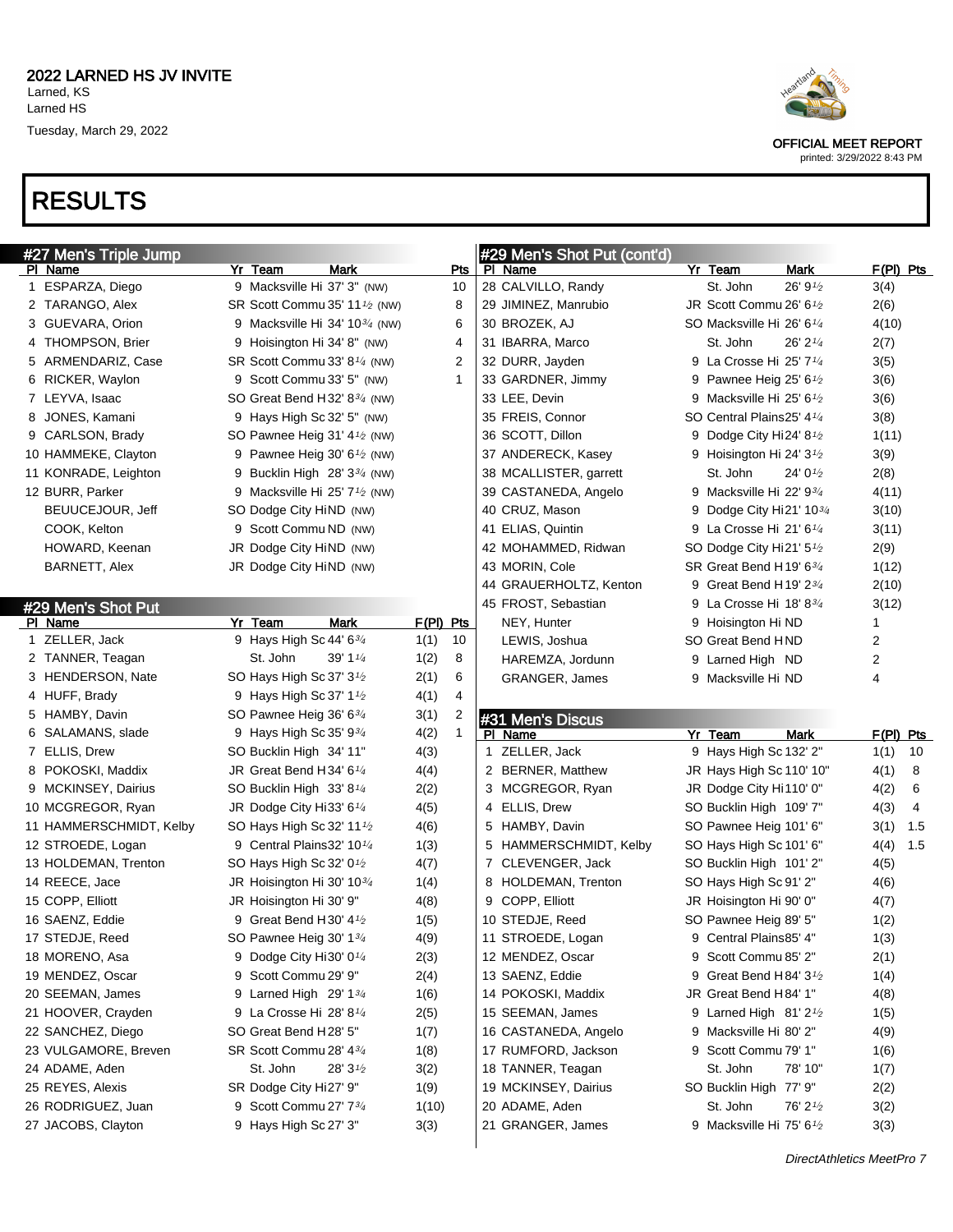### RESULTS

| #31 Men's Discus (cont'd)    |                                          |             | #33 Men's Javelin (cont'd)       |                                      |                |             |
|------------------------------|------------------------------------------|-------------|----------------------------------|--------------------------------------|----------------|-------------|
| PI Name<br>22 SANCHEZ, Diego | Yr Team<br>Mark<br>SO Great Bend H74' 6" | $F(PI)$ Pts | PI Name<br>16 CASTANEDA, Angelo  | Yr Team<br>9 Macksville Hi 77' 0"    | <b>Mark</b>    | $F(PI)$ Pts |
|                              | St. John<br>72' 3"                       | 1(8)        |                                  | St. John                             | 76'8"          | 3(4)        |
| 23 CALVILLO, Randy           |                                          | 3(4)        | 17 ADAME, Aden                   |                                      | 76'8"          | 2(6)        |
| 24 JIMINEZ, Manrubio         | JR Scott Commu 72' 2"                    | 2(3)        | 17 CALVILLO, Randy               | St. John<br>SO Central Plains74' 11" |                | 3(5)        |
| 25 SCOTT, Dillon             | 9 Dodge City Hi69' 7"                    | 1(9)        | 19 FREIS, Connor                 |                                      |                | 3(6)        |
| 26 HOOVER, Crayden           | 9 La Crosse Hi 67' 11"                   | 2(4)        | 20 REYES, Alexis                 | SR Dodge City Hi74' 3"               |                | 2(7)        |
| 27 SCHLAUTMAN, cole          | JR Hays High Sc 67' 9"                   | 1(10)       | 21 MORENO, Asa                   | 9 Dodge City Hi74' 1"                |                | 2(8)        |
| 28 RODRIGUEZ, Juan           | 9 Scott Commu 66' 4"                     | 1(11)       | 22 HOOVER, Crayden               | 9 La Crosse Hi 73' 7"                |                | 3(7)        |
| 29 REYES, Alexis             | SR Dodge City Hi65' 11"                  | 2(5)        | 23 PEARCE, Izaiah                | SO Bucklin High 72' 3"               |                | 3(8)        |
| 30 GARDNER, Jimmy            | 9 Pawnee Heig 63' $5\frac{1}{2}$         | 3(5)        | 24 SOOK, Marshall                | 9 Hays High Sc 70' 7"                |                | 1(8)        |
| 31 BROZEK, AJ                | SO Macksville Hi 63' 4"                  | 4(10)       | 25 LLANAS, Abe                   | St. John                             | 69' 4"         | 2(9)        |
| 32 ANDERECK, Kasey           | 9 Hoisington Hi 62' 4"                   | 3(6)        | 26 VULGAMORE, Breven             | SR Scott Commu 67' 1"                |                | 1(9)        |
| 33 MCALLISTER, garrett       | St. John<br>62' 1"                       | 2(6)        | 27 ELIAS, Quintin                | 9 La Crosse Hi 64' 9"                |                | 2(10)       |
| 34 DURR, Jayden              | 9 La Crosse Hi 61' 2"                    | 3(7)        | 28 MCALLISTER, garrett           | St. John                             | 49'8"          | 2(11)       |
| 35 FREIS, Connor             | SO Central Plains61' 0 <sup>1</sup> /2   | 4(11)       | 28 BERNER, Matthew               | JR Hays High Sc 49' 8"               |                | 3(9)        |
| 36 SOOK, Marshall            | 9 Hays High Sc 60' $1\frac{1}{2}$        | 1(12)       | VULGAMORE, Camden                | 9 Scott Commu ND                     |                | 1           |
| 37 MORIN, Cole               | SR Great Bend H59' 3"                    | 2(7)        | KRAFT, Teron                     | 9 Hoisington Hi ND                   |                | 2           |
| 38 CRUZ, Mason               | 9 Dodge City Hi57' 6"                    | 3(8)        | LEE, Devin                       | 9 Macksville Hi ND                   |                | 3           |
| 39 MORENO, Asa               | 9 Dodge City Hi57' 2"                    | 2(8)        | LOPEZ, Danny                     | SR Macksville Hi ND                  |                | 3           |
| 40 ELIAS, Quintin            | 9 La Crosse Hi 53' 4"                    | 3(9)        | STEDJE, Reed                     | SO Pawnee Heig ND                    |                | 3           |
| 41 GRAUERHOLTZ, Kenton       | 9 Great Bend H52' 9"                     | 3(10)       |                                  |                                      |                |             |
| 42 LEE, Devin                | 9 Macksville Hi 51' 9"                   | 4(12)       | <b>Men's Scores</b>              |                                      |                |             |
| 43 MOHAMMED, Ridwan          | SO Dodge City Hi46' 3"                   | 2(9)        | PI<br>Team                       | Code                                 | Score          |             |
| 44 FROST, Sebastian          | 9 La Crosse Hi 45' 2"                    | 3(11)       | Dodge City High School<br>1      | <b>DCYH</b>                          | 132            |             |
| REECE, Jace                  | JR Hoisington Hi ND                      | 2           | 2<br>Scott Community High School | <b>SCOT</b>                          | 101            |             |
| NEY, Hunter                  | 9 Hoisington Hi ND                       | 2           | 3<br>Hays High School            | <b>HAYS</b>                          | 89.5           |             |
| LEWIS, Joshua                | SO Great Bend HND                        | 2           | 4<br><b>Bucklin High School</b>  | <b>BUCK</b>                          | 68             |             |
| HAREMZA, Jordunn             | 9 Larned High ND                         | 3           | 5<br>Macksville High School      | <b>MACK</b>                          | 43             |             |
| LOPEZ, Danny                 | SR Macksville Hi ND                      | 3           | 6<br>Great Bend High School      | <b>GRBH</b>                          | 36             |             |
|                              |                                          |             | 7<br>Hoisington High School      | <b>HOIS</b>                          | 30             |             |
| #33 Men's Javelin            |                                          |             | 8<br>La Crosse High School       | LACR                                 | 8              |             |
| PI Name                      | <b>Mark</b><br>Yr Team                   | F(PI) Pts   | 8<br>St. John                    | <b>STJO</b>                          | 8              |             |
| 1 WADDELL, wyatt             | JR Hays High Sc 152' 4"                  | 10<br>1(1)  | 10<br>Pawnee Heights High School | <b>PHTS</b>                          | 4.5            |             |
| 2 RUMFORD, Jackson           | 9 Scott Commu 131' 5"                    | 1(2)<br>8   | 11<br>Larned High School         | LARN                                 | $\overline{4}$ |             |
| 3 ELLIS, Drew                | SO Bucklin High 131' 3"                  | 3(1)<br>6   | 12<br><b>Central Plains</b>      | <b>CP</b>                            | 1              |             |
| 4 KIRKPATRICK, wyatt         | 9 Hays High Sc 119' 5"                   | 1(3)<br>4   | <b>Women's Scores</b>            |                                      |                |             |
| 5 MEYERS, Dalton             | 9 Hays High Sc 118' 6 <sup>1</sup> /2    | 2(1)<br>2   | PI<br>Team                       | Code                                 | Score          |             |
| 6 STROEDE, Logan             | 9 Central Plains101' 7"                  | 1(4)<br>1   | Scott Community High School<br>1 | <b>SCOT</b>                          | 142            |             |
| 7 DEMEL, Gage                | JR Central Plains99' 10"                 | 3(2)        | Macksville High School<br>2      | <b>MACK</b>                          | 61             |             |
| 8 MCGREGOR, Ryan             | JR Dodge City Hi97' 10"                  | 3(3)        | 3<br><b>Bucklin High School</b>  | <b>BUCK</b>                          | 47             |             |
| 9 SCHLAUTMAN, cole           | JR Hays High Sc 95' 11"                  | 1(5)        | 3<br>Hoisington High School      | <b>HOIS</b>                          | 47             |             |
| 10 IBARRA, Marco             | St. John<br>94' 9"                       | 2(2)        | 5<br>St. John                    | <b>STJO</b>                          | 41             |             |
| 11 MENDEZ, Oscar             | 9 Scott Commu 93' 11"                    | 2(3)        | 6<br><b>Central Plains</b>       | <b>CP</b>                            | 40             |             |
| 12 TANNER, Teagan            | St. John<br>92' 8"                       | 1(6)        | Larned High School<br>7          | LARN                                 | 34             |             |
| 13 RODRIGUEZ, Juan           | 9 Scott Commu 88' 3"                     | 1(7)        | 8<br>Hays High School            | <b>HAYS</b>                          | 25             |             |
| 14 REECE, Jace               | JR Hoisington Hi 83' 0"                  | 2(4)        | 8<br>Great Bend High School      | <b>GRBH</b>                          | 25             |             |
|                              |                                          | 2(5)        |                                  |                                      |                |             |



OFFICIAL MEET REPORT